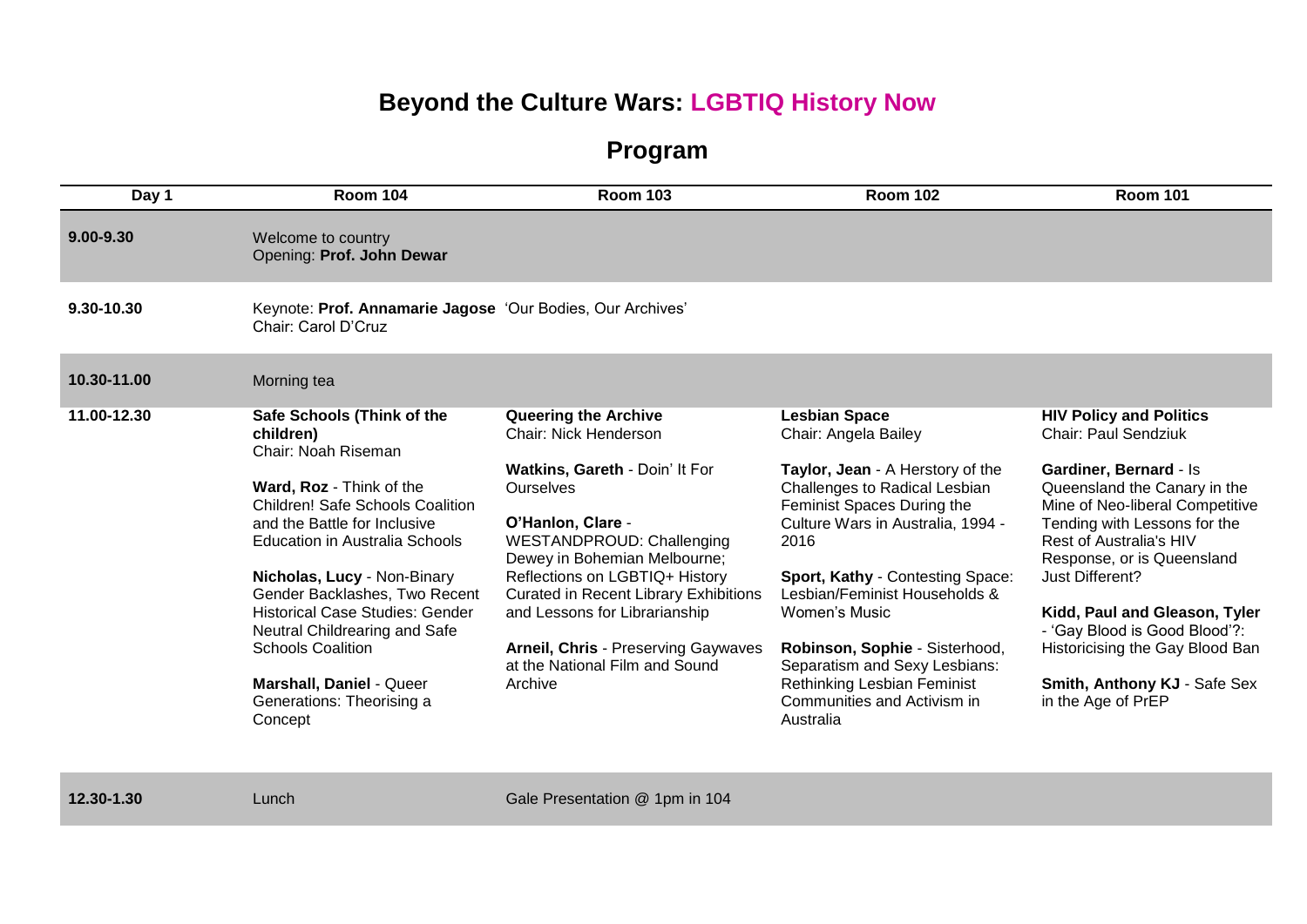| 1.30-3.00   | 1970s: Culture Wars Redux<br>Chair: Tim Jones<br>Willett, Graham - Challenge and<br>Response: Gay Liberation and its<br>Enemies in the Late 1970s<br>Horsley, Philomena - The Queer<br>Campus: When the Past Meets<br>the Present<br>Van Reyk, Paul - The Queen of<br>Heaven Don't Pump Gas!   | <b>Queer Curation</b><br>Chair: Clare O'Hanlon<br>Townsend, Lynette - Remembering<br>the Evergreen<br>Lymm, Jessica and Leah,<br>Samantha - Collecting, Cataloguing<br>and Display LGBTIQ History in<br><b>Regional Areas</b><br>Walsh, Russell - TRANSMISSIONS:<br>Reflections on an Exhibition and its<br><b>Outcomes</b> | <b>Lesbian Separatism</b><br>Chair: Kathy Sport<br>McCann, Hannah - Perpetuating<br>the Separatist Narrative: Imagining<br>Women's Spaces from the 1970s<br>to Today<br>Moore, Katie - Contested grounds:<br>women's festivals as radical<br>feminist trajectories<br>Fela, Geraldine - 'An Unlikely Ally':<br>Re-considering the Role of<br>Separatism in the Aust Gay<br>Movement of the 70s | Youth, Sexuality and<br><b>Education</b><br><b>Chair: Daniel Marshall</b><br>Pearson, Wendy Gay - LGBTQ<br><b>History and Contemporary</b><br>Pedagogy<br>Rhodes, David - Same-Sex<br>Young Adult Novels: A Journey<br>Through/To Liberation and<br>Equality<br>Paparella, Brodie - Consents<br>and Sensibility |
|-------------|------------------------------------------------------------------------------------------------------------------------------------------------------------------------------------------------------------------------------------------------------------------------------------------------|-----------------------------------------------------------------------------------------------------------------------------------------------------------------------------------------------------------------------------------------------------------------------------------------------------------------------------|------------------------------------------------------------------------------------------------------------------------------------------------------------------------------------------------------------------------------------------------------------------------------------------------------------------------------------------------------------------------------------------------|-----------------------------------------------------------------------------------------------------------------------------------------------------------------------------------------------------------------------------------------------------------------------------------------------------------------|
| $3 - 3.30$  | Afternoon tea                                                                                                                                                                                                                                                                                  |                                                                                                                                                                                                                                                                                                                             |                                                                                                                                                                                                                                                                                                                                                                                                |                                                                                                                                                                                                                                                                                                                 |
| 3.30-4.30pm | <b>Queer Cultural Practice</b><br>Chair: Sophie Robinson<br>Moore, Oliver - Writing<br>Resistance: Queer Poetry as a<br>Response to Trauma and<br>Violence in America<br>Maher-Gale, Caitlin - Bursting at<br>the Seams: Exploring the Ties<br>Between Queer Space, Clothing<br>and Literature | <b>Culture Wars in the Global South</b><br>Chair: Dennis Altman<br>Ahrens, Bree - Between Indomie<br>and You: Sexualised Statehood and<br>Queerphobia in Indonesia<br>Wijaya, Hendri Yulius - (Trans)<br>National Subjectivity and Illiberal<br>Resistance: The History of the First<br>Indonesian Gay Organization         | <b>On Homonormativity</b><br>Chair: Sam Finegan<br>Brown, Jax Jacki - Cripping<br>Queer Spaces and Activism:<br><b>Contemporary Queer Disability</b><br>Activism and the Disruptive<br>Potential of the Queer Disabled<br>Body<br>Dawson, Jasmine (Jaz) - Where<br>Are the Intersex and Asexual<br>Refugees?: Homonormativity in<br>Refugee Scholarship and Activism                           | <b>Policing</b><br>Chair: Shirleene Robinson<br>Houseman, Dahni - A Brief<br>History of Policing and LGBTI<br>Communities in Victoria: 1981<br>to the Current Day<br>Gardner, Jamie - From Insult to<br><b>Engagement: Attempting</b><br>Police-LGBTI liaison from 1981<br>to 2000                              |
| 4.30-6pm    | <b>Plenary Roundtable: culture</b><br>wars then and now<br>Chair: Tim Jones                                                                                                                                                                                                                    | Dennis Altman, Carol D'Cruz,<br><b>Crystal McKinnon,</b>                                                                                                                                                                                                                                                                    |                                                                                                                                                                                                                                                                                                                                                                                                |                                                                                                                                                                                                                                                                                                                 |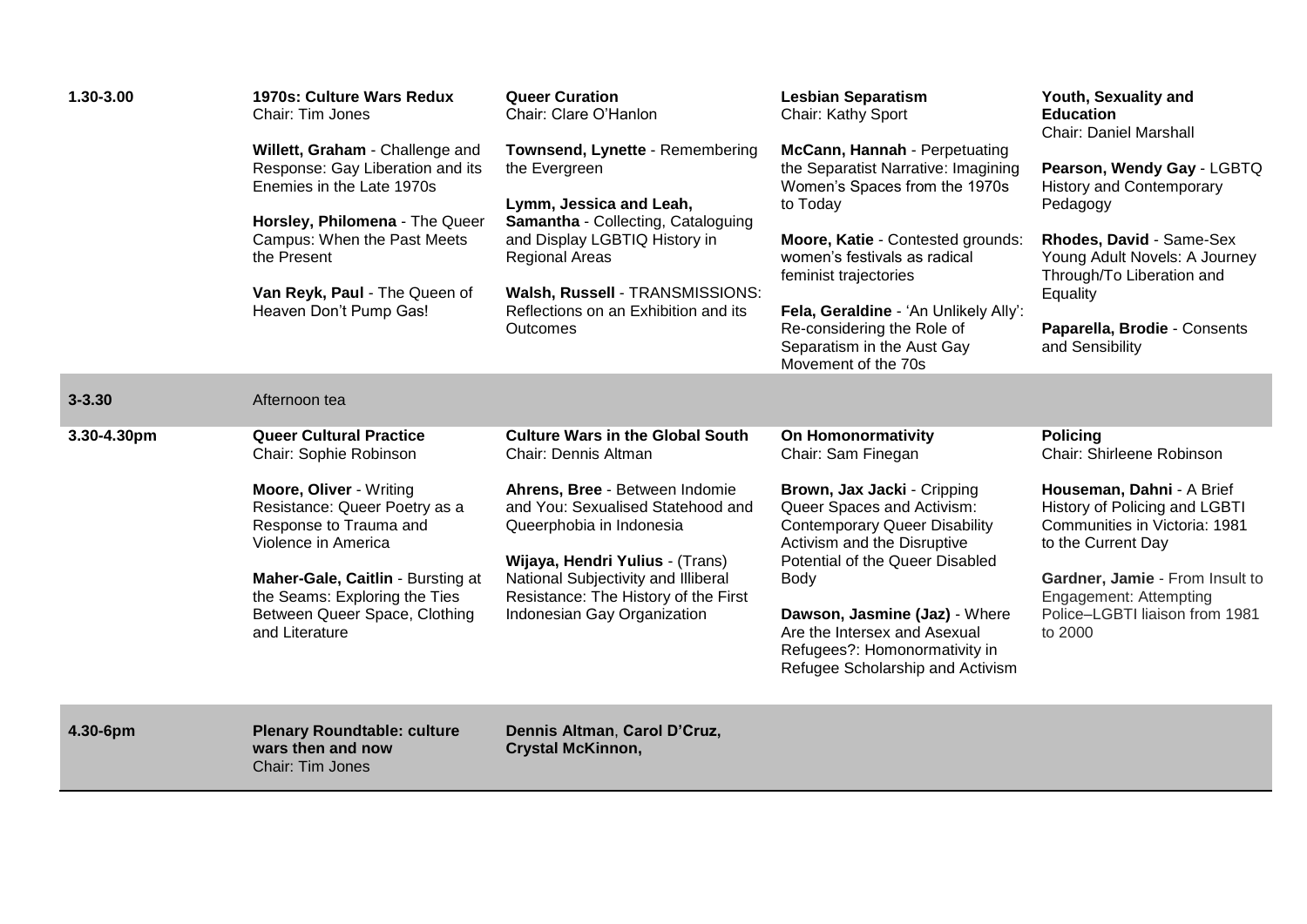| Day 2       | <b>Room 104</b>                                                                                                                                                                             | <b>Room 103</b>                                                                                                                                                                                                                                                                        | <b>Room 102</b>                                                                                                                                                                                        | <b>Room 101</b>                                                                                                                                                                                                                                                        |
|-------------|---------------------------------------------------------------------------------------------------------------------------------------------------------------------------------------------|----------------------------------------------------------------------------------------------------------------------------------------------------------------------------------------------------------------------------------------------------------------------------------------|--------------------------------------------------------------------------------------------------------------------------------------------------------------------------------------------------------|------------------------------------------------------------------------------------------------------------------------------------------------------------------------------------------------------------------------------------------------------------------------|
|             |                                                                                                                                                                                             |                                                                                                                                                                                                                                                                                        |                                                                                                                                                                                                        |                                                                                                                                                                                                                                                                        |
| $9 - 10.30$ | <b>Warring from the Left</b><br>Chair: Philomena Horsley                                                                                                                                    | <b>Liberation Narratives</b><br>Chair: Jamie Gardner                                                                                                                                                                                                                                   | <b>GLBTI Print Culture</b><br><b>Chair: Scott McKinnon</b>                                                                                                                                             | <b>Pre-liberation lives</b><br><b>Chair: Graham Willett</b>                                                                                                                                                                                                            |
|             | Copland, Simon - Beyond the Culture<br>Wars: The Sex Paradox<br>Ross, Liz - Revolution is for Us!<br>Hogg, Ali - Stand up for your rights!<br>The fight for marriage equality since<br>2004 | Chetcuti, Joseph - Sydney's First<br>Gay Mardi Gras: Obstacles to a<br>Narrative<br>Barnett, Michael - A 21-Year<br>Journey from the Closet to<br><b>Outspoken Community Activist</b><br>Marsh, Victor - Looking Back,<br>Looking Forward: The Political Power<br>of Spiritual Inquiry | Calder, Bill - Pink Ink<br>Allshorn, Geoff - Science Fiction<br>and GLBTIQ Futurism: 'It's Life,<br>Jim, but Not as We Know It!'<br>Polson, Ivan - Wishful Mapping:<br>Imagining and Reimagining Space | Burge, Michael - LGBT<br>Labour's Lost: A case for<br>Shakespeare's Transgender<br>Players<br>Murdoch, Wayne - Mr Irvine<br>and the South Melbourne<br>Push: A Lost Nineteenth<br>Century Life<br>Duke, Steve - Gay Culture in<br>Early Modern Melbourne,<br>1895-1930 |
| 10.30-11    | Morning tea                                                                                                                                                                                 |                                                                                                                                                                                                                                                                                        |                                                                                                                                                                                                        |                                                                                                                                                                                                                                                                        |
| 11-12.00    | Keynote: Prof. Melissa Wilcox<br><b>Chair: Nick Henderson</b>                                                                                                                               | <b>Apocrypha and Sacred Stories:</b><br>Queer Worldmaking, Historical<br>"Truth," and the Ethics of<br><b>Research in Living Communities</b>                                                                                                                                           |                                                                                                                                                                                                        |                                                                                                                                                                                                                                                                        |
| 12.00-1.00  | Lunch                                                                                                                                                                                       |                                                                                                                                                                                                                                                                                        |                                                                                                                                                                                                        |                                                                                                                                                                                                                                                                        |